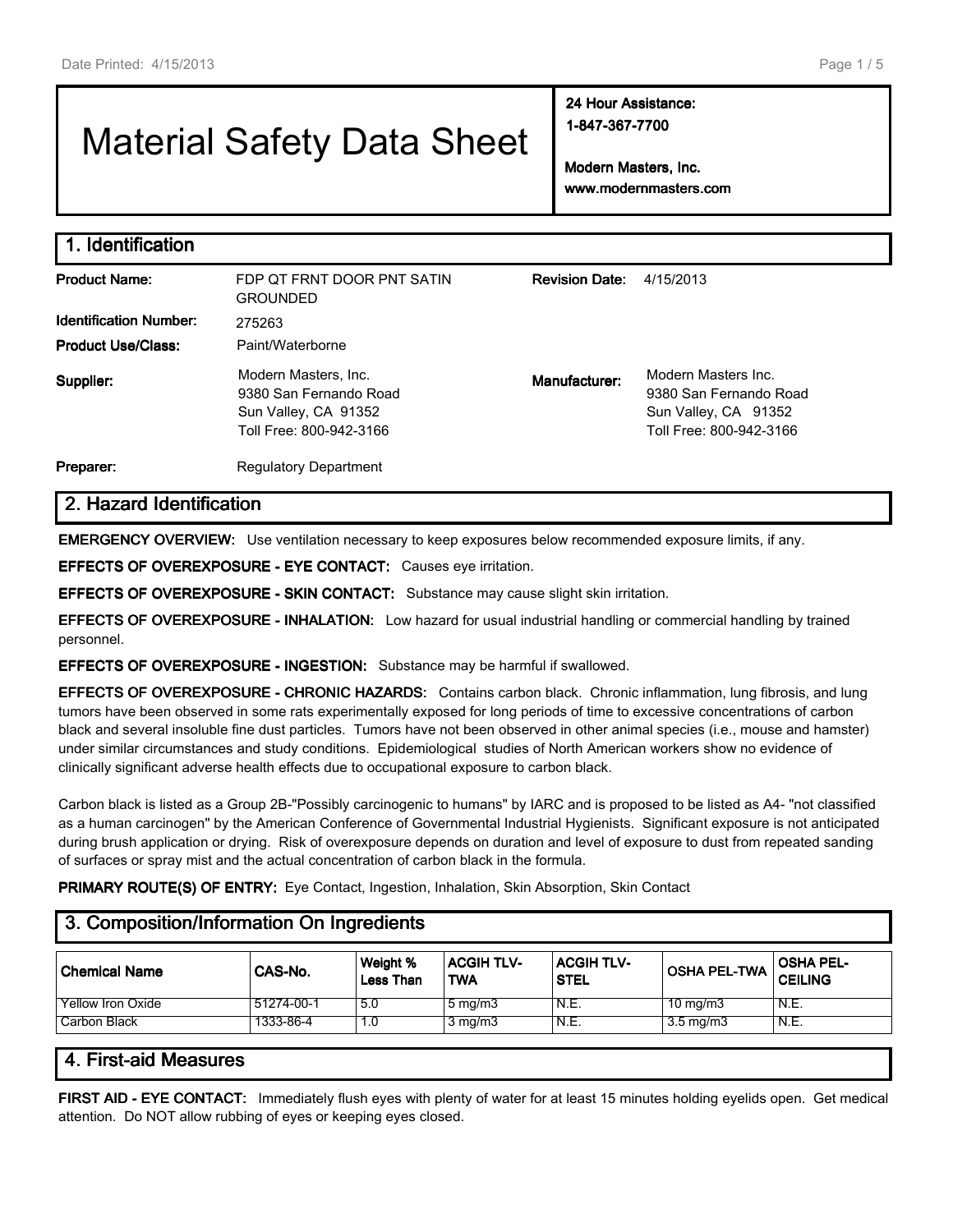**FIRST AID - SKIN CONTACT:** Wash skin with soap and water. Remove contaminated clothing. Get medical attention if irritation develops or persists.

**FIRST AID - INHALATION:** Remove to fresh air. If not breathing, give artificial respiration. If breathing is difficult, give oxygen. Get immediate medical attention. Do NOT use mouth-to-mouth resuscitation.

**FIRST AID - INGESTION:** Swallowing less than an ounce will not cause significant harm. For larger amounts, do not induce vomiting, but give one or two glasses of water to drink and get medical attention.

# **5. Fire-fighting Measures**

**Flash Point, °F** >200 (Setaflash)

**Extinguishing Media:** Alcohol Foam, Carbon Dioxide, Dry Chemical, Foam, Water Fog

**UNUSUAL FIRE AND EXPLOSION HAZARDS:** FLASH POINT IS TESTED TO BE GREATER THAN 200 DEGREES F.

**SPECIAL FIREFIGHTING PROCEDURES:** Water may be used to cool closed containers to prevent buildup of steam.

## **6. Accidental Release Measures**

**STEPS TO BE TAKEN IF MATERIAL IS RELEASED OR SPILLED:** Dispose of according to local, state (provincial) and federal regulations. Do not incinerate closed containers.

# **7. Handling and Storage**

**HANDLING:** Wash thoroughly after handling. Wash hands before eating. Avoid contact with eyes.

**STORAGE:** Keep from freezing. Keep container closed when not in use.

## **8. Exposure Controls/Personal Protection**

**ENGINEERING CONTROLS:** Use process enclosures, local exhaust ventilation, or other engineering controls to control airborne levels below recommended exposure limits. Prevent build-up of vapors by opening all doors and windows to achieve crossventilation.

**RESPIRATORY PROTECTION:** A respiratory protection program that meets OSHA 1910.134 and ANSI Z88.2 requirements must be followed whenever workplace conditions warrant a respirator's use.

**SKIN PROTECTION:** Use gloves to prevent prolonged skin contact. Nitrile or Neoprene gloves may afford adequate skin protection.

**EYE PROTECTION:** Use safety eyewear designed to protect against splash of liquids.

**OTHER PROTECTIVE EQUIPMENT:** Refer to safety supervisor or industrial hygienist for further information regarding personal protective equipment and its application.

**HYGIENIC PRACTICES:** Wash thoroughly with soap and water before eating, drinking or smoking.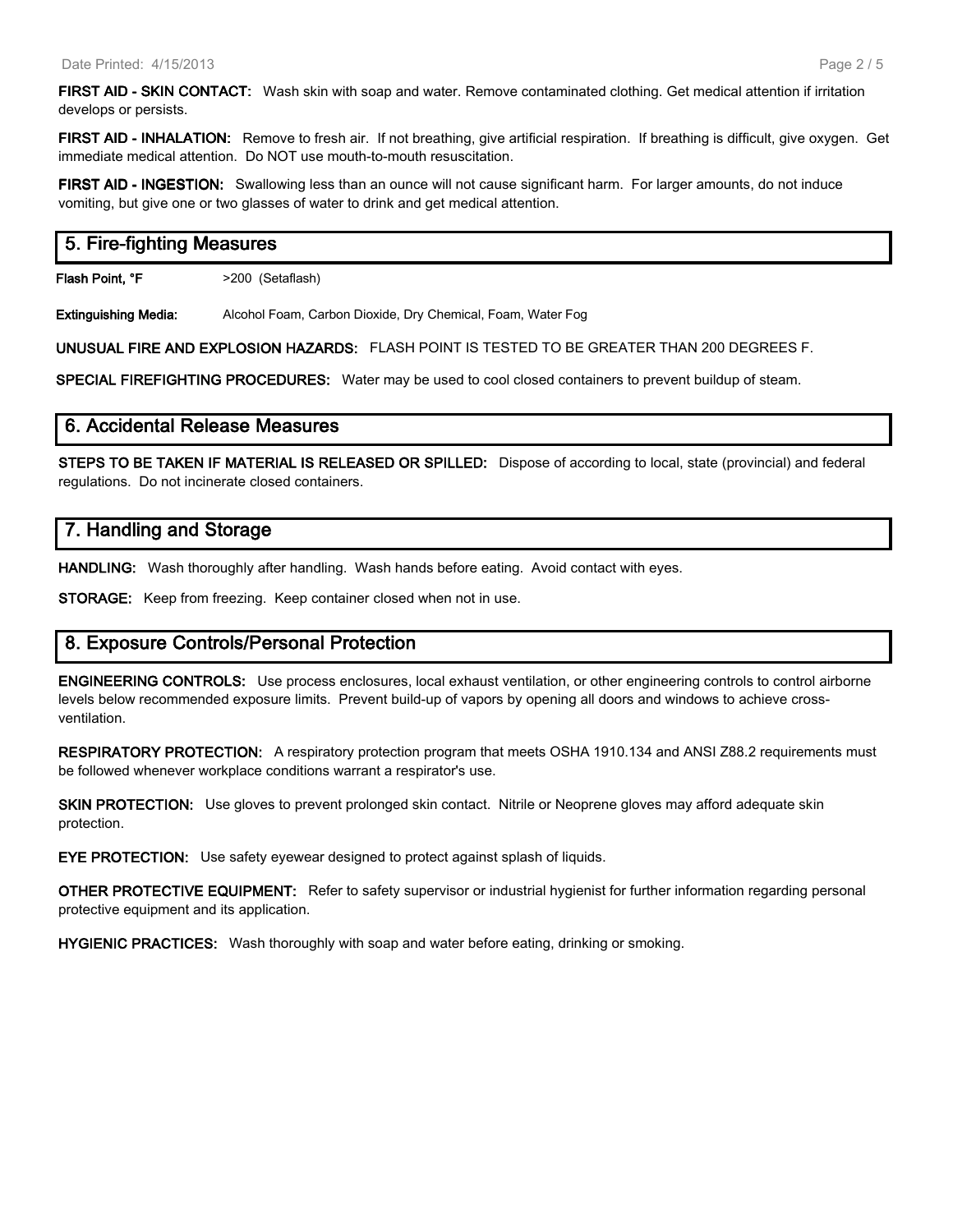# **9. Physical and Chemical Properties**

| <b>Vapor Density</b>        | Heavier than Air | Odor:                    | Mild              |
|-----------------------------|------------------|--------------------------|-------------------|
| Appearance:                 | Liguid           | <b>Evaporation Rate:</b> | Slower than Ether |
| <b>Solubility in Water:</b> | Miscible         | Freeze Point:            | N.D.              |
| <b>Specific Gravity:</b>    | 1.147            | pH:                      | N.D.              |
| <b>Physical State:</b>      | Liauid           |                          |                   |

(See section 16 for abbreviation legend)

# **10. Stability and Reactivity**

**CONDITIONS TO AVOID:** Avoid contact with strong acid and strong bases.

**INCOMPATIBILITY:** Incompatible with strong oxidizing agents, strong acids and strong alkalies.

**HAZARDOUS DECOMPOSITION:** By open flame, carbon monoxide and carbon dioxide. When heated to decomposition, it emits acrid smoke and irritating fumes.

**HAZARDOUS POLYMERIZATION:** Will not occur under normal conditions.

**STABILITY:** This product is stable under normal storage conditions.

| 11. Toxicological Information |                         |             |
|-------------------------------|-------------------------|-------------|
| <b>Chemical Name</b>          | LD50                    | <u>LC50</u> |
| Yellow Iron Oxide             | >5000 mg/kg (Rat, Oral) | N.E.        |
| Carbon Black                  | >8000 mg/kg (Rat, Oral) | N.E.        |

# **12. Ecological Information**

**ECOLOGICAL INFORMATION:** Product is a mixture of listed components.

# **13. Disposal Information**

**DISPOSAL INFORMATION:** Dispose of material in accordance to local, state and federal regulations and ordinances. Do not allow to enter waterways, wastewater. soil, storm drains or sewer systems.

# **14. Transport Information**

|                              | Domestic (USDOT) | International (IMDG) | Air (IATA)    |  |
|------------------------------|------------------|----------------------|---------------|--|
| <b>Proper Shipping Name:</b> | Not Regulated    | Not Regulated        | Not Regulated |  |
| <b>Hazard Class:</b>         | N.A.             | N.A.                 | N.A.          |  |
| UN Number:                   | N.A.             | N.A.                 | N.A.          |  |
| Packing Group:               | N.A.             | N.A.                 | N.A.          |  |
| <b>Limited Quantity:</b>     | No.              | No.                  | <b>No</b>     |  |
| 15. Regulatory Information   |                  |                      |               |  |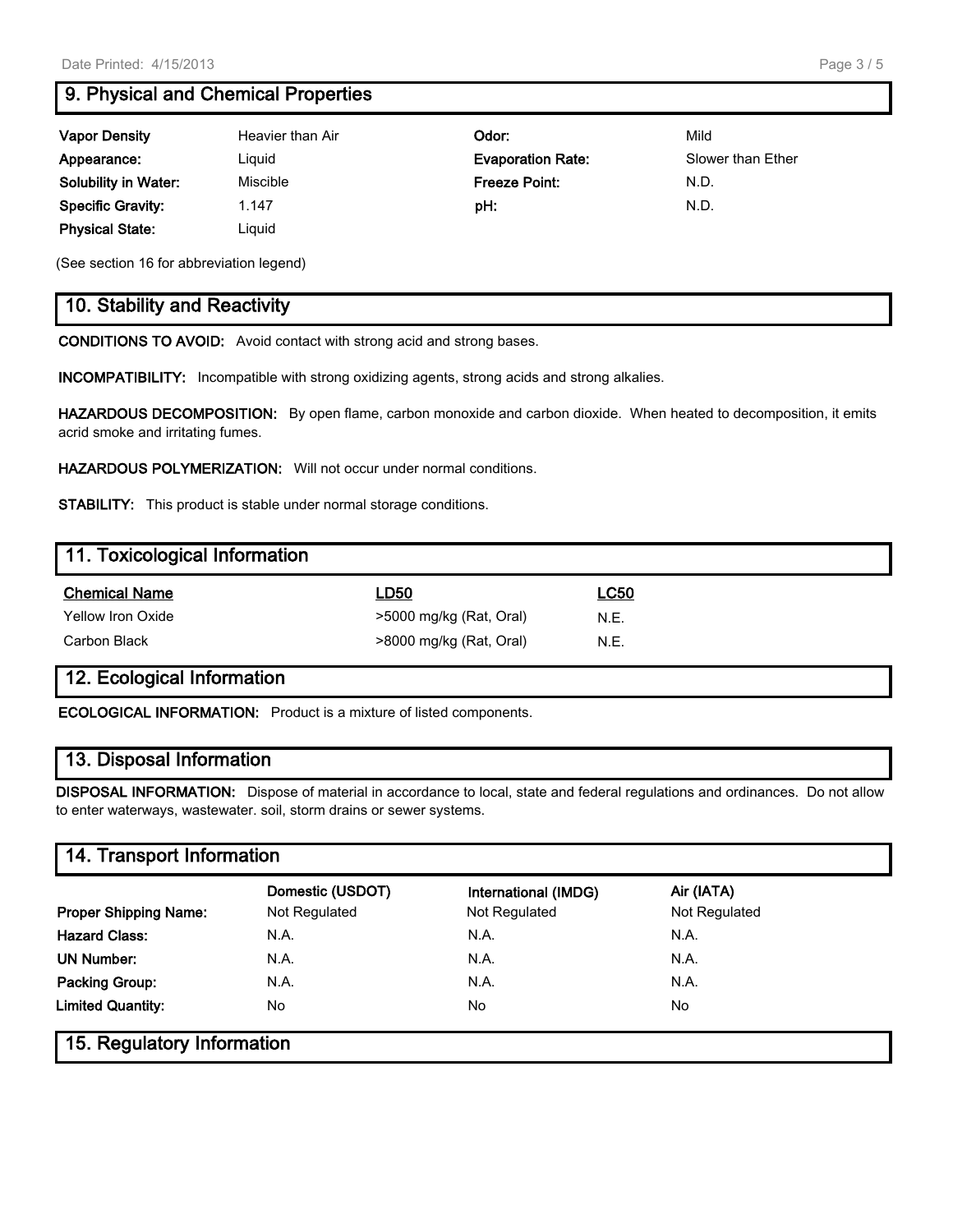# **U.S. Federal Regulations:**

#### **CERCLA - SARA Hazard Category**

 This product has been reviewed according to the EPA 'Hazard Categories' promulgated under Sections 311 and 312 of the Superfund Amendment and Reauthorization Act of 1986 (SARA Title III) and is considered, under applicable definitions, to meet the following categories:

Fire Hazard, Acute Health Hazard, Chronic Health Hazard

#### **Sara Section 313:**

This product contains the following substances subject to the reporting requirements of Section 313 of Title III of the Superfund Amendment and Reauthorization Act of 1986 and 40 CFR part 372:

No Sara 313 components exist in this product.

#### **Toxic Substances Control Act:**

This product contains the following chemical substances subject to the reporting requirements of TSCA 12(B) if exported from the United States:

### **Chemical Name CAS-No.**

Sodium Nitrite 7632-00-0 Anionic Fluorosurfactant **PROPRIETARY** 

## **International Regulations:**

#### **CANADIAN WHMIS:**

This MSDS has been prepared in compliance with Controlled Product Regulations except for the use of the 16 headings.

| Canadian WHMIS Class:                  |                      | D <sub>2</sub> A         |                         |   |                             |   |
|----------------------------------------|----------------------|--------------------------|-------------------------|---|-----------------------------|---|
| 16. Other Information                  |                      |                          |                         |   |                             |   |
| <b>HMIS Ratings:</b>                   |                      |                          |                         |   |                             |   |
| Health: 1*                             | <b>Flammability:</b> | 1                        | <b>Physical Hazard:</b> | 0 | <b>Personal Protection:</b> | X |
| <b>NFPA Ratings:</b>                   |                      |                          |                         |   |                             |   |
| Health: 1                              | <b>Flammability:</b> | -1                       | Instability<br>0        |   |                             |   |
| 46<br>Volatile Organic Compounds, g/L: |                      |                          |                         |   |                             |   |
| <b>REASON FOR REVISION:</b>            |                      | <b>Regulatory Update</b> |                         |   |                             |   |

Legend: N.A. - Not Applicable, N.E. - Not Established, N.D. - Not Determined